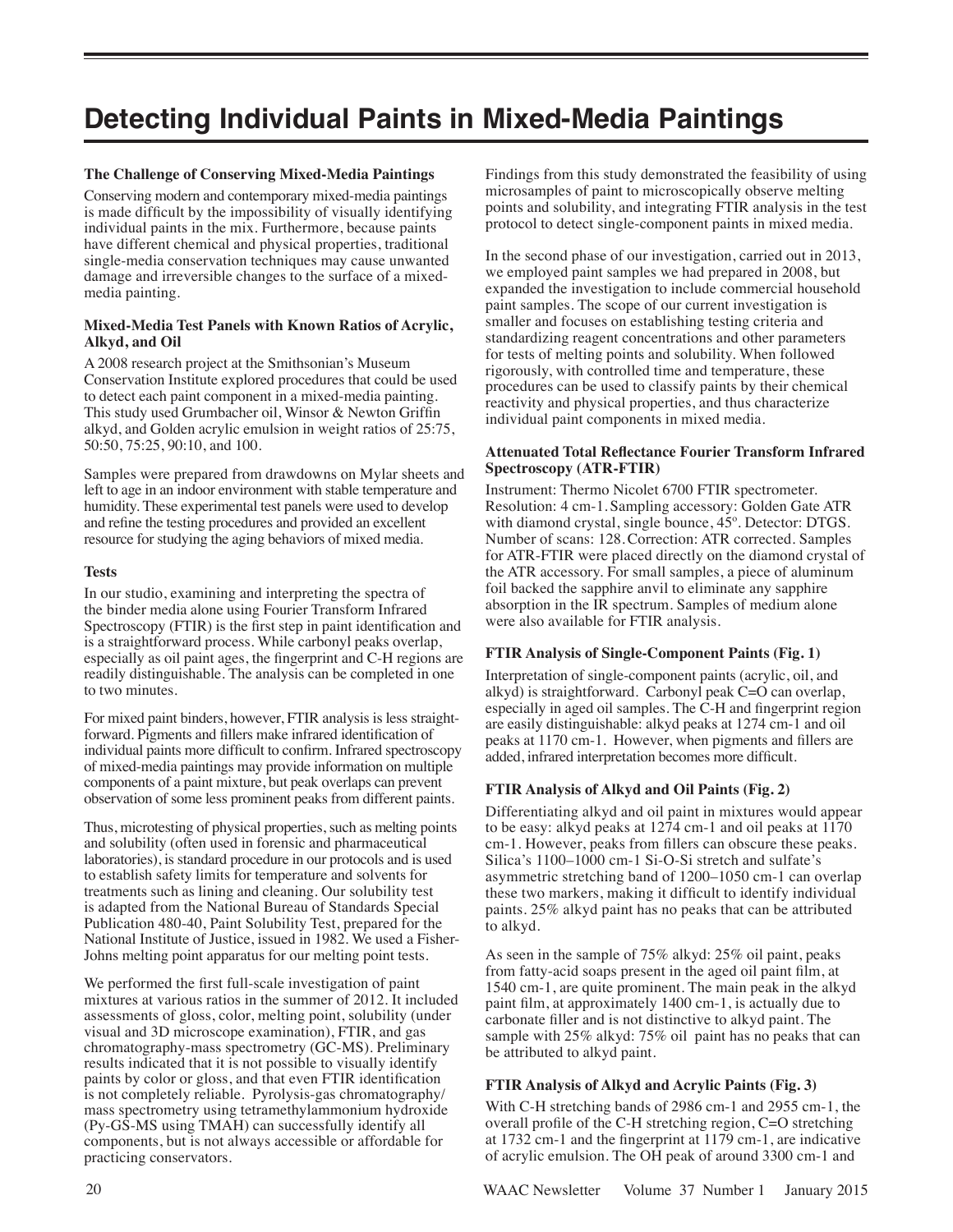

Figure 1. IR absorbance spectra for single-component paints. A: acrylic; B: alkyd; C: oil.

C=O stretching at 1730 cm-1, peak 1274 cm-1 fingerprint region 1123 cm-1 and 1072 cm-1, are indicative of alkyd paint. Alkyd's fingerprint region peaks of 1123 cm-1 and 1072 cm-1 often mask acrylic's skeletal vibration of 1179 cm-1.

#### **FTIR Analysis of Acrylic and Oil Paints (Fig. 4)**

When acrylic and oil paint are mixed, fatty-acid soaps from aged oil paint peak at 1170 cm-1 and dominate the infrared spectrum. An unknown sample with 75% acrylic paint and 25% oil would be difficult to identify as containing acrylic.

However, any sulfate or silicate pigments or extenders ruin quantification due to peak overlaps. Acrylic C–O and C–C stretch also have high absorption in the 1100–1300 cm-1 region and prevent quantification of a mixture of three paints.

As described, when acrylic and oil paints are mixed, fattyacid soaps formed in the aged oil paint dominate the infrared spectrum. If the acrylic peak at 1170 cm-1 is attributed to oil paint rather than acrylic, even an unknown sample that is 75% acrylic paint and 25% oil paint would be difficult to identify as containing acrylic. Acrylic C–O and C–C stretch also have high absorption in the 1100–1300 cm-1 region and prevent quantification of a mixture of three paints.

#### **Summary**

Interpreting single-component paints (acrylic, oil, and alkyd) is straightforward. However, when pigments and fillers are added, infrared interpretation of individual paints becomes more difficult. Chalk's characteristic  $CO_3^2$  stretching band of 1490–1370 cm-1, calcium sulfate's characteristic asymmetric  $SO_4^2$  stretching band of 1140–1080 cm-1, and silica's asymmetric Si-O-Si stretching band of 1100–1000 cm-1 often obscure the telltale peaks of individual paints, and overlapping peaks can inhibit identification.

Infrared spectroscopy of mixed-media paintings may provide information on multiple components of a paint mixture, but peak overlaps will prevent seeing some less prominent peaks from different paints.



Figure 2. IR absorbance spectra for alkyd/acrylic mixtures. A: 100% alkyd; D: 50% alkyd, 50% acrylic; B: 90% alkyd, 10% acrylic; E: 25% alkyd, 75% acrylic; C: 75% alkyd, 25% acrylic; F: 100% acrylic.



Figure 3. FTIR absorbance spectra for alkyd/oil mixtures. A: 100% alkyd;<br>B: 75% alkyd, 25% oil;<br>E: 100% oil.<br>E: 100% oil.

B: 75% alkyd, 25% oil; C: 50% alkyd, 50% oil;



Figure 4. FTIR absorbance spectra for oil/acrylic mixtures. A: 100% oil; D: 25% oil, 75% acrylic; B: 75% oil, 25% acrylic; E: 100% acrylic. C: 50% oil, 50% acrylic;

# **by Jia-sun Tsang and Maja Rinck**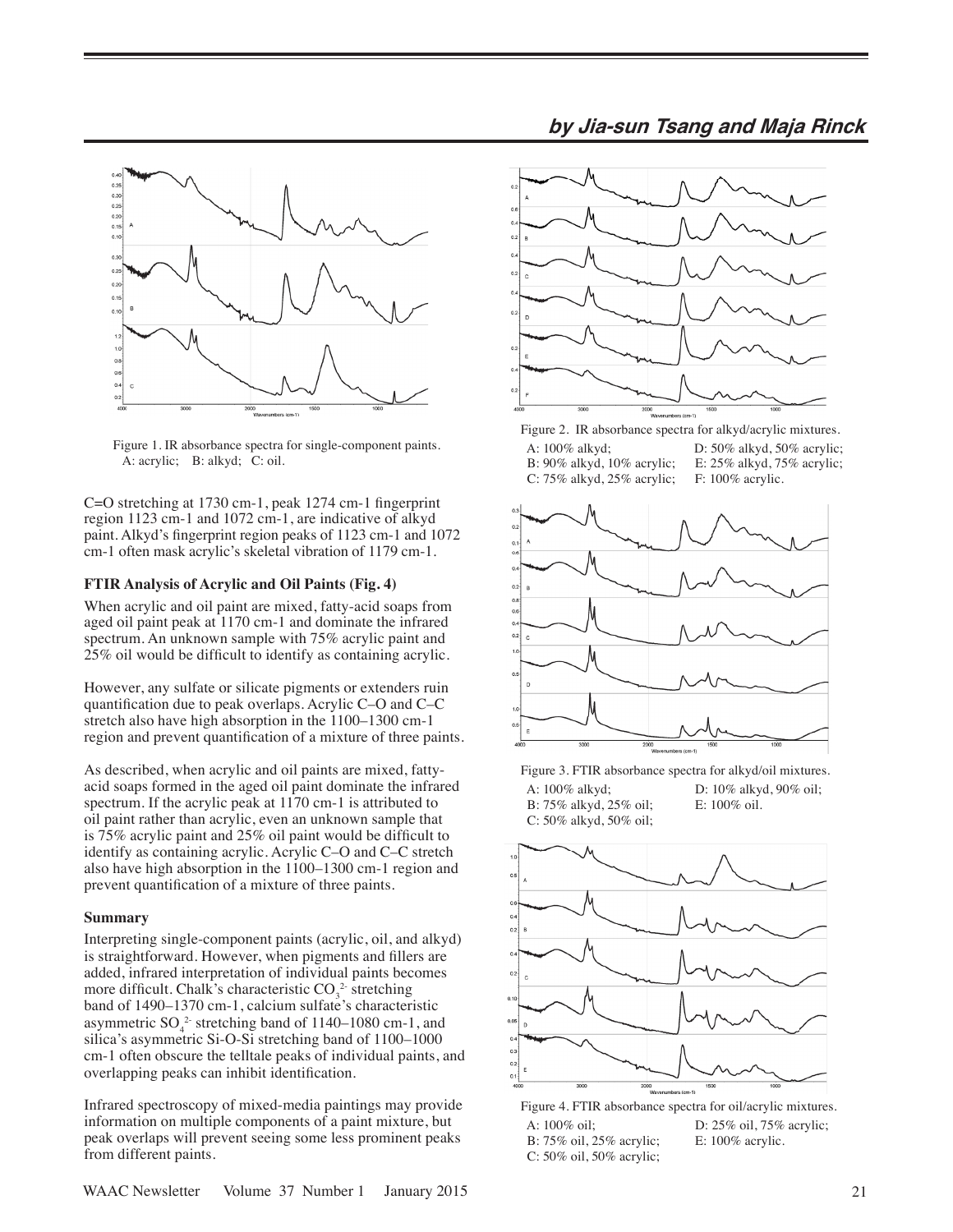# **Detecting Individual Paints in Mixed-Media Paintings, continued**

# **Melting-Point Tests**

Melting-point tests were conducted on a Fisher-Johns melting point apparatus, with a small hotplate heating area connected to a thermometer that can measure up to 210°C. All paint samples were exposed to a temperature range of 30°–210°C. An 18-mm circular cover glass was placed between the heating area and the sample to keep the heating area clean. A rotary knob on the apparatus controlled the speed of heating. The melting point apparatus was placed under a microscope to observe sample reactions. Two metal needles were used to manipulate the samples and test their behavior under pressure.

#### **Melting-Point Characteristics of Acrylic, Alkyd, and Oil Paints (Table 1)**

The melting behaviors of acrylic, alkyd, and oil paints are highly distinct. Alkyd and oil paints cannot approach the softness and elasticity of acrylic emulsion paint. Moreover, alkyd paint starts to soften at lower temperatures than oil paint (alkyd: 30°–40°C; oil: 40°–100°C) and loses softness at a very specific temperature point (100°–110°C). Oil paint typically chars and discolors at 120°–140°C. The degree of charring is age-dependent: fresh oil paint will char and turn brown-black at a lower temperature than aged oil paint, which chars at around 180°C or above.

## **Melting-Point Characteristics of Acrylic Paint**

The acrylic paint samples we analyzed were soft and elastic. Probing left a dent that would return to its original shape when the pressure was released. All of the samples immediately reacted to rising temperature with increasing softness and elasticity. This behavior intensified at higher temperatures, but no other changes were seen. At 210°C nearly all the samples were still very soft and very elastic. No changes in color appeared.

#### **Melting-Point Characteristics of Alkyd Paint**

The alkyd paint samples were essentially hard and non-elastic. Probing with a needle left a dent that did not bounce back. However, all of the samples showed clear softening and elasticity at temperatures of 30°–40°C. This behavior increased up to a point, but at around 100°–110°C the samples lost elasticity and became increasingly hard and brittle and would break when poked with a needle. At 210°C all samples hardened and became quite brittle. No color changes were observed.

#### **Melting-Point Characteristics of Oil Paint**

Oil paint samples ranged from soft (but non-elastic) to very hard and brittle, depending on the age of the sample. Most samples started to soften at 40°–100°C. At 120°–150°C the oil paint samples started to congeal and become increasingly brittle (one sample congealed at 90°C). This was typically accompanied by a color change. Lighter-colored samples yellowed then turned brownish. Darker-colored samples became darker. Color changes were not noticeable in very dark-colored samples. In oil paint, these color changes mark the beginning of charring, a process that is complete at higher temperatures than could be measured in our study. Melting-point characteristics of oil paint are highly variable, depending on the degree of dryness and oxidation. Some samples became hard and brittle and changed color significantly at 210°C, while others remained soft even while becoming brittle and changing color.

#### **Melting-Point Characteristics of Mixed Media (Table 2)**

Our observations suggest that a mixture of two paints will exhibit the characteristics of both types of paint present. These dual characteristics were seen in each sample tested, especially upon exposure to mid and upper temperatures. Noting this, it is possible to see that certain combinations encourage certain types of paint to be more prominent. Oil will darken at high temperatures. Alkyd alone will harden but not darken at 110°C, but these reactions require a higher temperature when alkyd is mixed with another type of paint. Acrylic will turn soft and react to probing with a fine needle only at 210°C. Fortunately, in tests the melting-point characteristics of one type of paint will not be dominant. Thus, if conservators carefully examine paint reactions at both lower and upper temperature ranges, they can be confident that a melting-point test will not falsely indicate the presence of only one paint when, in fact, there are mixed media.

#### **Summary**

Melting point tests cannot provide the weight ratio of the mixture. However, the individual paint melting behavior is noted in the mixture. Acrylic emulsion and alkyd paint have predictive and consistent melting behaviors. Acrylic emulsion will soften at 30°C and remain soft without drying or darkening at 210°C. Aged and young acrylic paint behave similarly. Alkyd paint will harden but not darken at 110°C and remain that way up to 210°C. This is true for aged and young alkyd paint. The melting-point characteristics of oil paint are age-dependent. At 30°C oil paint is hard. It will soften at around 60°C and melt at 120°–160°C, depending on the age of the sample. It will char and darken at 160°–210°C.

#### **Solubility Tests (Table 3)**

For the solubility tests, each sample was placed in the depression of a porcelain plate that was positioned under a microscope. The depression was then filled by syringe with one of the testing solvents (acetic acid 10%, sodium hydroxide 30%, xylene, and isopropanol) until the sample was immersed in the solvent. The sample was left in the solvent for 5 minutes and observed visually, after which it was probed with a needle to look for changes in consistency.

#### **Immersion Solubility Tests of Oil Paint**

*Sodium hydroxide 30%:* Oil paint reacted to sodium hydroxide 30% by becoming partially soluble to soluble. In most cases, after being placed in the solvent the binder began to leach, appearing as a yellowish ring around the sample. After 5 minutes of exposure to the solvent, the samples seemed not to have changed in structure, yet they disintegrated when poked with a needle.

*Xylene:* Exposing oil paint samples to xylene resulted either in non-elastic softening or no reaction at all, depending on the age and degree of oxidation of the oil paint. Younger paint tended to soften, while aged paint showed no effect on exposure to xylene.

*Acetic acid 10%:* Exposing oil paint samples to acetic acid 10% resulted in non-elastic softening.

*Isopropanol:* Exposing oil paint samples to isopropanol caused no reaction.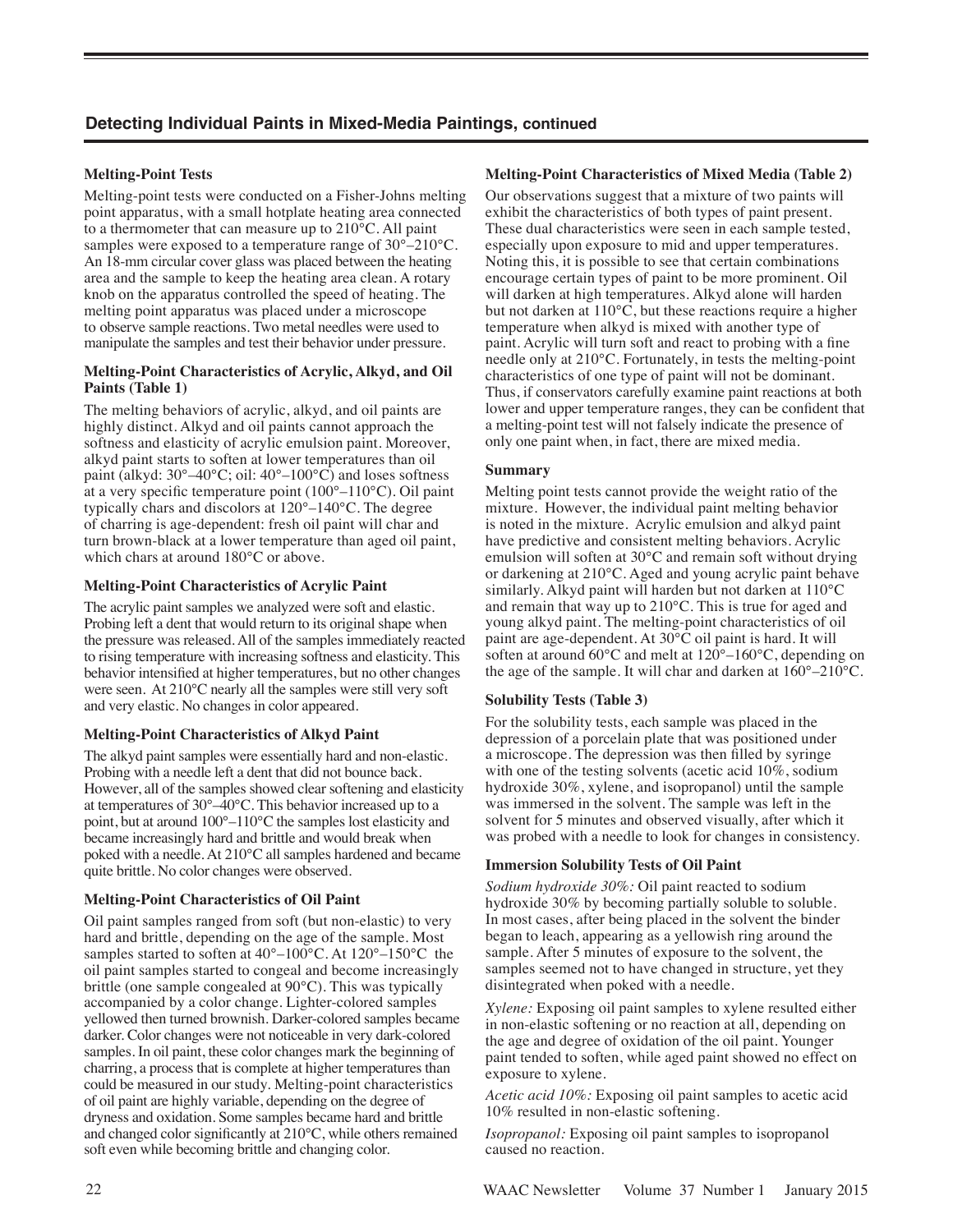# **Detecting Individual Paints in Mixed-Media Paintings, continued**

|         | $30^{\circ}$ C      | $110^{\circ}$ C          | $130^{\circ}$ C.             | $210^{\circ}$ C              |
|---------|---------------------|--------------------------|------------------------------|------------------------------|
| Acrylic | Soft and elastic    | Soft and elastic         | Soft and elastic             | Soft and elastic             |
| Alkyd   | Remains non-elastic | Hardens; does not darken | Hardens; does not darken     | Hardens; does not darken     |
| Oil     | Remains hard        | Softens                  | Melts, darkens, then hardens | Hardens, darkens, then chars |

# **Table 1. Melting-point characteristics of acrylic, alkyd, and oil paints.**

**Table 2. Melting-point characteristics of mixed media of acrylic, alkyd, and oil paints.**

|                             | $30^{\circ}$ C | $40^{\circ}$ C | $50^{\circ}$ C | $60^{\circ}$ C | $110^{\circ}$ C | $120^{\circ}$ C                    | $130^{\circ}$ C | $150^{\circ}$ C                 | $160^{\circ}$ C  | $210^{\circ}$ C                |
|-----------------------------|----------------|----------------|----------------|----------------|-----------------|------------------------------------|-----------------|---------------------------------|------------------|--------------------------------|
| 75% alkyd<br>25% acrylic    | soften         | soft           |                |                | no darkening    | hard & some softness               |                 |                                 |                  |                                |
| 90% alkyd<br>10% acrylic    | hard           | soften         | soft           | soft           | no darkening    | hard & some softness               |                 |                                 |                  |                                |
| 50% alkyd<br>50% acrylic    | soften         | soft           |                |                |                 | hard some softness<br>no darkening |                 |                                 |                  |                                |
| 75% acrylic<br>$25\%$ alkyd | soften         | soft           |                |                |                 | hard some softness<br>no darkening |                 |                                 |                  |                                |
| 75% acrylic<br>$25\%$ oil   | soft           | soft           |                | soften         | soft            |                                    |                 |                                 | soft<br>& harden | soft, non<br>elastic, darken   |
| 50% oil<br>50% acrylic      | soft           | soft           |                | soften         | soft            |                                    |                 | darken,<br>very soft            |                  |                                |
| 75% oil<br>25% acrylic      | soft           | soft           | soften         | soft           |                 |                                    |                 | melting w/some softness         |                  | soft, deformed<br>mess, darken |
| 75% alkyd<br>$25\%$ oil     | hard           | soften         | soft           |                |                 |                                    |                 | harden brittle and no darkening |                  |                                |
| $90\%$ oil<br>$10~\%$ alkyd | hard           | hard           | soften         | soft           |                 |                                    |                 | melting                         | melting          | $\text{dry out } \&$<br>darken |

# **Table 3. Solubility of single-component paints.**

|         | Acetic acid $10\%$                       | Sodium hydroxide 30%                                  | Xylene                                     | Isopropanol                              |
|---------|------------------------------------------|-------------------------------------------------------|--------------------------------------------|------------------------------------------|
| Acrylic | Becomes soft and elastic,<br>then swells | No reaction                                           | Becomes soft and elastic,<br>then swells   | Becomes soft and elastic,<br>then swells |
| Alkyd   | No reaction                              | Becomes partially soluble,<br>then completely soluble | Becomes soft, non-elastic                  | Becomes soft, non-elastic                |
| Oil     | Becomes soft, non-elastic                | Becomes soluble                                       | Aged sample: no reaction                   |                                          |
|         |                                          |                                                       | Fresh sample: becomes soft,<br>non-elastic | No reaction                              |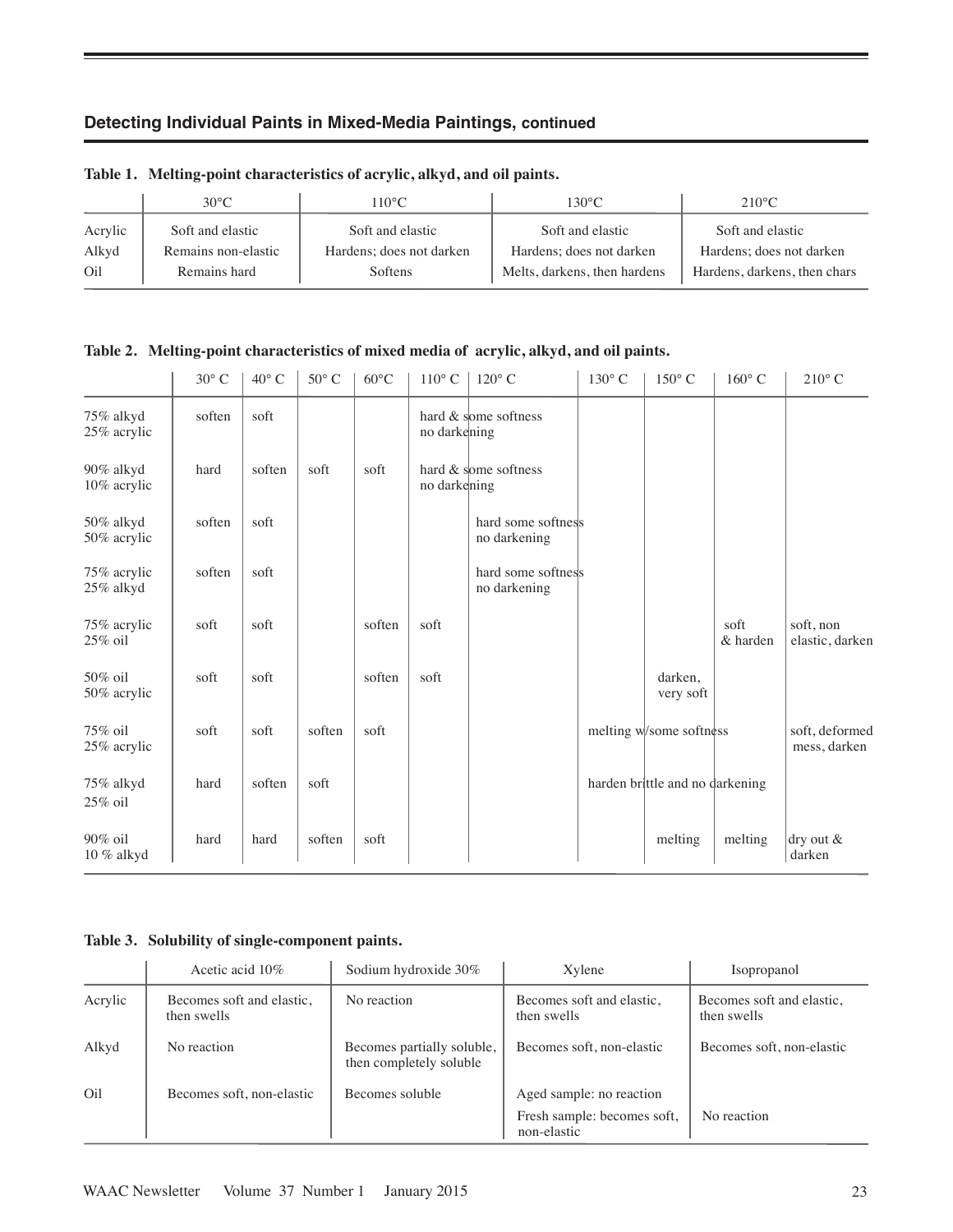# **Detecting Individual Paints in Mixed-Media Paintings, continued**

## **Immersion Solubility Tests of Alkyd Paint**

*Sodium hydroxide 30%:* When exposed to sodium hydroxide 30%, alkyd paint reacted with partial solubility. Similar to oil paint samples, the paint binder leached during exposure, creating a yellowish ring around the sample. The samples retained their shape until they were poked with a needle.

*Xylene:* Alkyd paint samples reacted to xylene with nonelastic softening. A few of the samples also reacted with slow, minor swelling during exposure.

*Acetic acid 10%:* Exposing alkyd paint samples to a 10% acetic acid solution caused no reaction.

*Isopropanol:* Exposing alkyd paint samples to isopropanol resulted in non-elastic softening.

## **Immersion Solubility Tests of Acrylic Paint**

*Sodium hydroxide 30%:* Exposing acrylic paint samples to sodium hydroxide 30% caused no reaction.

*Xylene:* Acrylic paint samples reacted to xylene with elastic softening and immediate, marked swelling.

*Acetic acid 10%:* Exposing acrylic paint samples to acetic acid 10% resulted in elastic softening and slow, minor swelling.

*Isopropanol:* Exposing acrylic paint samples to isopropanol resulted in elastic softening and slow, minor swelling.

#### **Table 4. Solubility of various paint mixtures.**

#### **Immersion Solubility Tests of Mixed Paints (Table 4)**

Individual paints in a mixture react independently to solvents. For example, in a 75% alkyd / 25% acrylic mixture, xylene and isopropanol will soften and swell the acrylic paint, but non-elastically soften the alkyd paint. Sodium hydroxide 30% will dissolve the alkyd paint in the mixture but will not dissolve the acrylic paint. These and other telltale signs can alert conservators to the presence of both alkyd and acrylic paint in the mix.

#### **Summary**

The solubility test cannot provide weight ratio of the individual paints in the mixture. However, the individual paints in the mixture will react to the solvents independently, and their solubility and chemical properties can be used to classify the paint.

#### **Conclusion**

With practice and patience, conservators can perform practical, low-cost tests of melting points and solubility in their studios, and use criteria for chemical and physical characterization to detect individual paints in mixed-media paintings and develop treatment strategies. FTIR can be used as the first step in the identification process or as the final step to backtrack the spectra or sharpen FTIR identification skills. Our modest study aimed to follow the great tradition of "looking into paint" by extending that looking to include alkyd, acrylic emulsions, and modern mixed paints.

|                             | Acetic acid 10%              | Sodium hydroxide 30%                                                                   | <b>Xylene</b>                                            | <b>Isopropanol</b>                                      |  |  |
|-----------------------------|------------------------------|----------------------------------------------------------------------------------------|----------------------------------------------------------|---------------------------------------------------------|--|--|
| 75% alkyd<br>25% acrylic    | No reaction                  | Becomes partially<br>soluble, then swells                                              | Becomes soft,<br>non-elastic                             | Becomes soft,<br>non-elastic                            |  |  |
| $75\%$ oil<br>25% acrylic   | Becomes soft,<br>non-elastic | Becomes soft,<br>Becomes soft,<br>non-elastic<br>then swells suddenly                  |                                                          | Becomes soft and<br>non-elastic.<br>then swells slowly  |  |  |
| 75% alkyd<br>$25\%$ oil     | Becomes soft,<br>non-elastic | Becomes soluble                                                                        | Becomes soft.<br>non-elastic                             | Becomes soft.<br>non-elastic                            |  |  |
| 90% alkyd<br>10% acrylic    | Becomes soft.<br>non-elastic | Becomes soluble                                                                        | Becomes soft.<br>non-elastic                             | Becomes soft.<br>non-elastic                            |  |  |
| $90\%$ oil<br>$10\%$ alkyd  | Becomes soft,<br>non-elastic | Becomes partially<br>soluble, then dissolves                                           | Becomes soft,<br>then swells slowly                      | Becomes soft,<br>non-elastic                            |  |  |
| 50% alkyd<br>50% acrylic    | Becomes soft.<br>non-elastic | Becomes soft and<br>Becomes partially<br>soluble<br>non-elastic,<br>then swells slowly |                                                          | Becomes soft and<br>non-elastric,<br>then swells slowly |  |  |
| 75% acrylic<br>$25\%$ alkyd | Becomes soft.<br>non-elastic | Becomes soft,<br>non-elastic                                                           | Becomes soft and<br>non-elastic,<br>then swells slowly   | Becomes soft and<br>non-elastic.<br>then swells slowly  |  |  |
| 75% acrylic<br>$25\%$ oil   | Becomes soft,<br>non-elastic | Becomes soft and<br>non-elastic.<br>then swells slowly                                 | Becomes soft and<br>non-elastic,<br>then swells suddenly | Becomes soft and<br>non-elastic,<br>then swells slowly  |  |  |